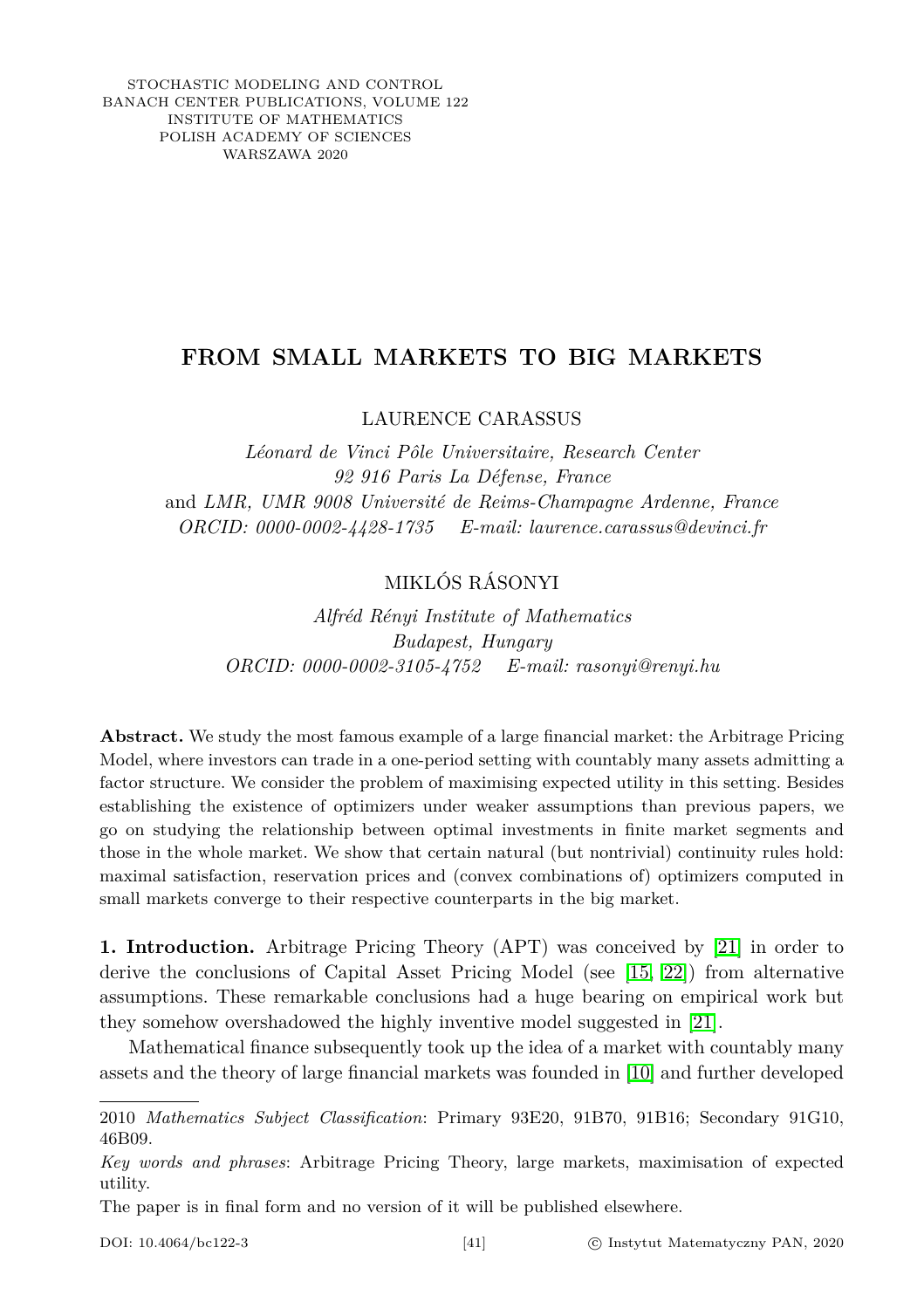in e.g. [\[11,](#page-10-1) [13,](#page-10-2) [14,](#page-10-3) [12,](#page-10-4) [5\]](#page-10-5), just to mention a few. For the sake of generality, continuous trading was assumed in the overwhelming majority of related papers which, again, eclipsed the original setting of [\[21\]](#page-11-0).

While the arbitrage theory of the large financial markets has been worked out in [\[10,](#page-10-0) [11\]](#page-10-1) satisfactorily in continuous time, other crucial topics — such as utility maximization or superreplication — brought about only dubious conclusions and unsettled questions. Portfolios in finitely many assets were considered in the above references and a natural definition for strategies involving possibly all the assets was missing. Generalized portfolios were introduced (see  $[7, 5, 16]$  $[7, 5, 16]$  $[7, 5, 16]$ ) as suitable limits of portfolios with finitely many assets. They lacked, however, a clear economic interpretation. In the APT (and, for the moment, only in that model) [\[20\]](#page-11-4) introduces a straightforward concept of portfolios in infinitely many assets which we will use in the present paper. In [\[4\]](#page-10-7) it is proved that assuming absence of arbitrage in all of the small markets and under integrability conditions, the no arbitrage condition stated with infinitely many assets also holds true. In the same paper, the authors obtain a dual representation of the superreplication cost of a contingent claim.

In this paper, we investigate the existence of optimizers for utility functions on the whole real line (the positive real axis case was treated in [\[4\]](#page-10-7)) and we relax some rather stringent conditions imposed in [\[20,](#page-11-4) [19\]](#page-11-5). From both a theoretical and a computational viewpoint it is crucial to clarify the relationship between optimal investment in the finite markets and those in the whole market.

In our setup, it is expected that the value functions in finite markets perform asymptotically as well as the value function in the large market. Considering utility indifference prices, these should also converge as the number of assets increases. While these facts are intuitive, no formal justification has been provided so far. We prove these facts in Theorem [3.9](#page-8-0) and Corollary [3.11](#page-9-0) below. We also prove that certain convex combinations of the optimal portfolios in finite markets perform asymptotically as well as the overall optimizer.

Asymptotic results for superhedging and mean-variance hedging have been obtained in [\[2,](#page-10-8) [3\]](#page-10-9). In the utility maximization context the first such result is Theorem 5.3 of [\[20\]](#page-11-4) where it was shown that there exists a sequence of strategies in finite markets whose values converge to the optimal value. That paper, however, assumed that asset price changes may take arbitrarily large negative and positive values which is a rather strong requirement. Under the more relaxed conditions of the present work we also show the existence of such sequence, moreover, they can be chosen to be averages of finite market optimizers, see Theorem [3.9](#page-8-0) below.

<span id="page-1-0"></span>Section [2](#page-1-0) presents the model and recalls some useful results from [\[4\]](#page-10-7). Section [3](#page-4-0) contains the main contributions: existence of utility maximization and the asymptotics from small markets to big markets.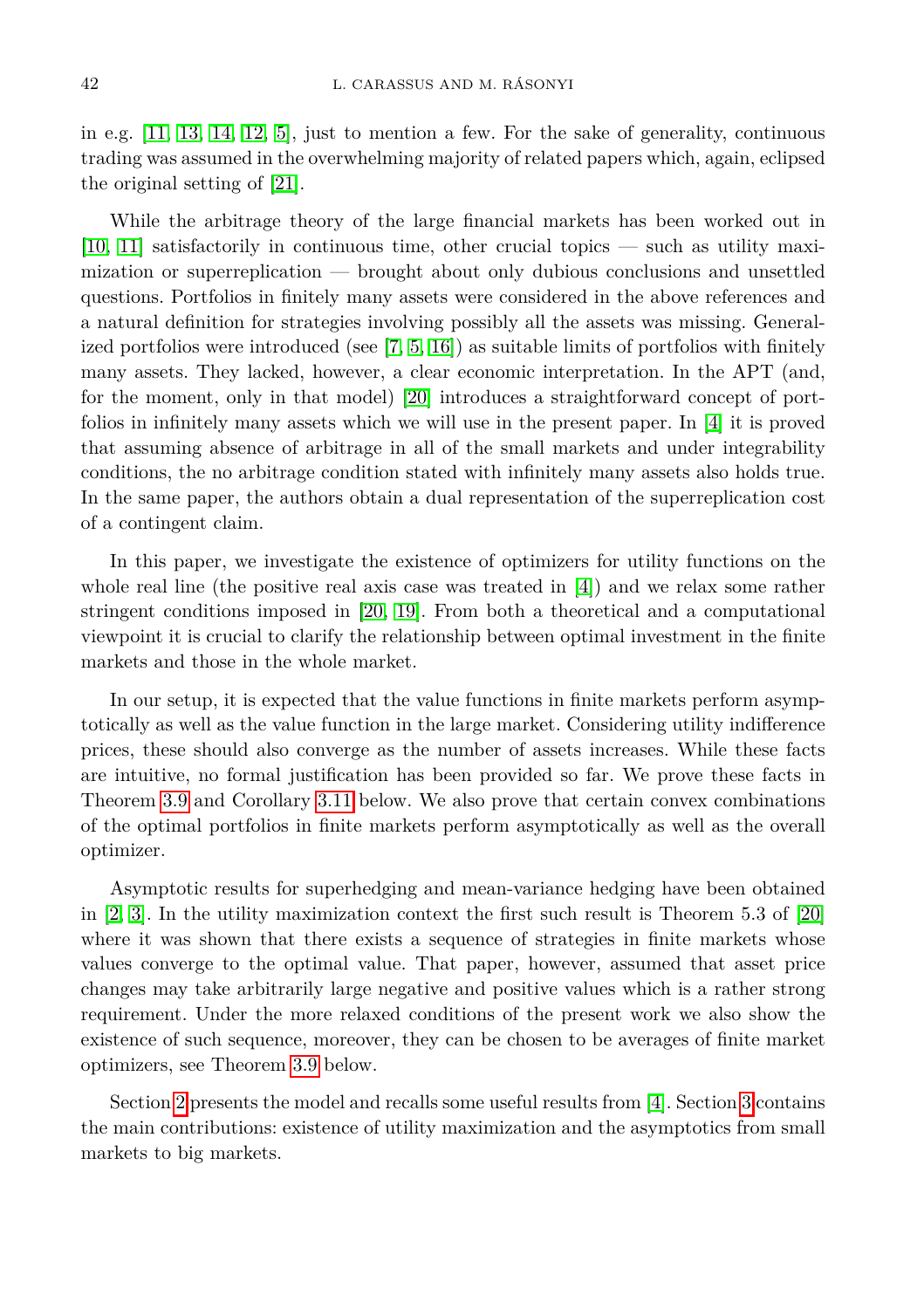**2. The large market model.** Let  $(\Omega, \mathcal{F}, P)$  be a probability space. We consider a two stage Arbitrage Pricing Model. For any  $i \geq 1$ , let the return on asset *i* be given by

$$
R_i = \overline{\beta}_i(\varepsilon_i - b_i), \qquad 1 \le i \le m;
$$
  
\n
$$
R_i = \sum_{j=1}^m \beta_i^j(\varepsilon_j - b_j) + \overline{\beta}_i(\varepsilon_i - b_i), \quad i > m,
$$

where the  $(\varepsilon_i)_{i\geq 1}$  are random variables and  $(\bar{\beta}_i)_{i\geq 1}$ ,  $(b_i)_{i\geq 1}$ ,  $(\beta_i^j)_{i>m,1\leq j\leq m}$  are constants. We refer to [\[10,](#page-10-0) [18,](#page-11-6) [19\]](#page-11-5) for further discussions on the model.

<span id="page-2-1"></span>ASSUMPTION 2.1. The  $(\varepsilon_i)_{i>1}$  are square-integrable, independent random variables satisfying

$$
E(\varepsilon_i) = 0, \quad E(\varepsilon_i^2) = 1, \quad i \ge 1.
$$

We consider strategies using potentially infinitely many assets and belonging to

$$
\ell_2 := \Big\{ (h_i)_{i \ge 1} \, | \, h_i \in \mathbb{R}, \ i \ge 1, \ \sum_{i=1}^{\infty} h_i^2 < \infty \Big\},\
$$

which is an Hilbert space with the norm  $||h||_{\ell_2} := \sqrt{\sum_{i=1}^{\infty} h_i^2}$ .

Let  $L^2(\Omega, \mathcal{F}, P) := \{X : \Omega \to \mathbb{R} \mid E|X|^2 < \infty\}$  (denoted by  $L^2(P)$  from now on), which is again a Hilbert space with the norm  $||X||_{L^2} := \sqrt{E(|X|^2)}$ . For  $h \in \ell_2$ , let  $\Phi(h) := \sum_{i=1}^{\infty} h_i \varepsilon_i$ , where the infinite sum in  $\Phi(h)$  has to be understood as the limit in  $L^2(P)$  of the finite sequences  $(\sum_{i=1}^n h_i \varepsilon_i)_{n \geq 1}$ . Then  $\Phi$  is an isometry from  $\ell_2$  to  $L^2(P)$ .

<span id="page-2-0"></span>ASSUMPTION 2.2. We have  $||b||_{\ell_2} < \infty$ .

Under Assumption [2.2,](#page-2-0) we have (see  $(2)$  in  $[4]$ ):

<span id="page-2-4"></span>
$$
E\left(\left(\sum_{i=1}^{\infty} h_i(\varepsilon_i - b_i)\right)^2\right) \le (1 + \|b\|_{\ell_2}^2) \|h\|_{\ell_2}^2 < \infty,
$$
 (1)

and we may consider again the infinite sum  $\langle h, \varepsilon - b \rangle := \sum_{i=1}^{\infty} h_i(\varepsilon_i - b_i)$ . Note that

$$
E(|\langle h, \varepsilon - b \rangle|) \le \sqrt{E(\langle h, \varepsilon - b \rangle)^2} \le \sqrt{1 + \|b\|_{\ell_2}^2} \|h\|_{\ell_2}.
$$

The (self-financed) value at time 1 that can be attained starting from *x* and using a strategy  $h$  in  $\ell_2$  with infinitely many assets is given by

<span id="page-2-3"></span>
$$
V^{x,h} := x + \langle h, \varepsilon - b \rangle.
$$

<span id="page-2-2"></span>ASSUMPTION 2.3. For all  $i \geq 1$ ,

$$
P(\varepsilon_i > b_i) > 0
$$
 and  $P(\varepsilon_i < b_i) > 0$ .

Fix  $N \geq 1$ . Using Lemma 3.1 in [\[4\]](#page-10-7), under Assumptions [2.1](#page-2-1) and [2.3,](#page-2-2) there exists some  $\alpha_N \in (0,1)$  such that for every  $(h_1, \ldots, h_N) \in \mathbb{R}^N$  satisfying  $\sum_{i=1}^N h_i^2 = 1$  we have

$$
P\left(\sum_{i=1}^{N} h_i(\varepsilon_i - b_i) < -\alpha_N\right) > \alpha_N. \tag{2}
$$

This condition is the so called quantitative no-arbitrage condition on any "small market" with N random sources and it is well-known that this condition is equivalent to the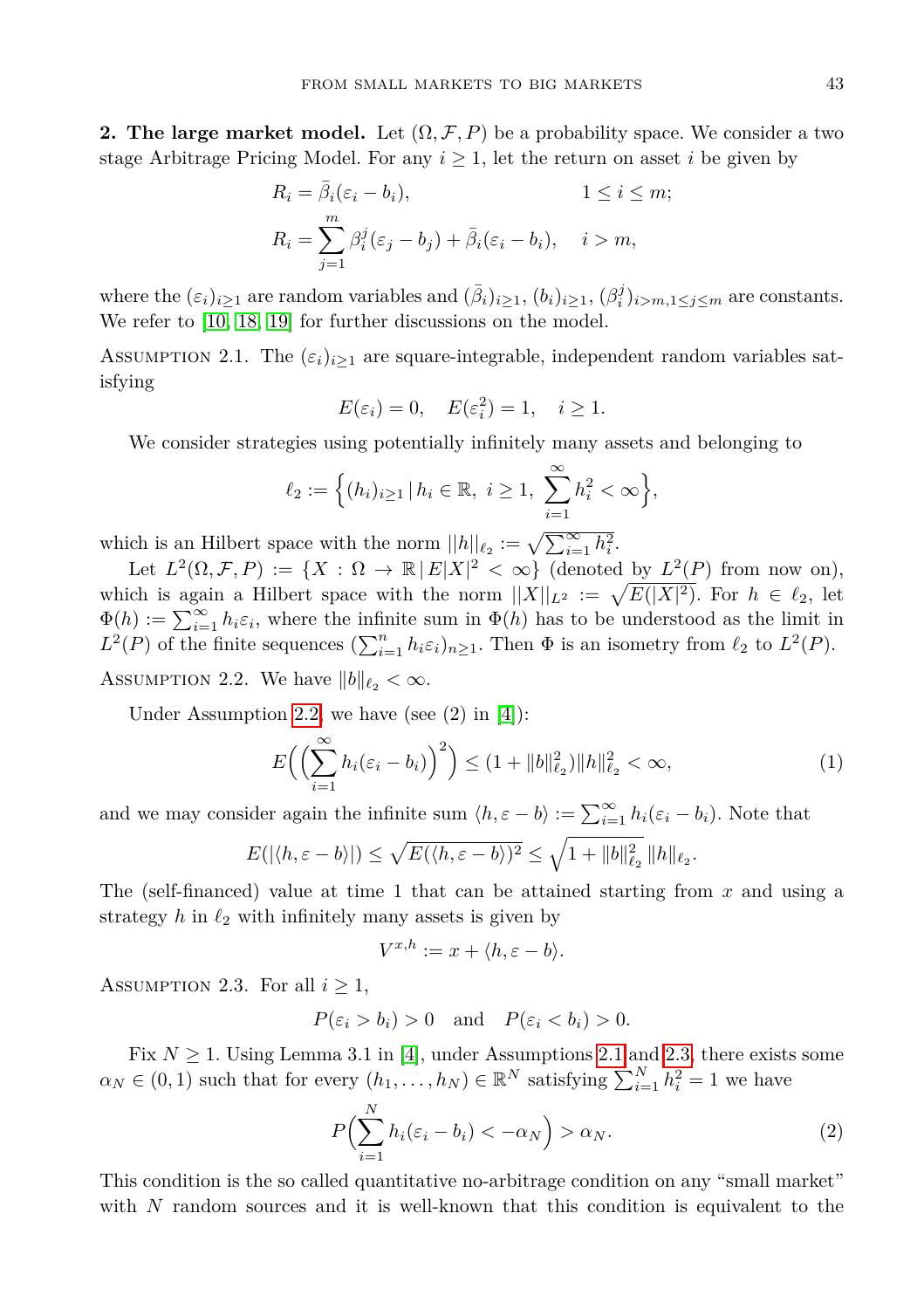existence of a equivalent martingale measure for the finite market with assets  $R_1, \ldots, R_N$ (see [\[6\]](#page-10-10) and  $[8]$ ).

However, we need the existence of martingale measures for the whole market and even sufficient integrability of the martingale density. We say that EMM2 holds if

$$
\mathcal{M}_2 := \left\{ Q \, | \, Q \sim P, \, \frac{dQ}{dP} \in L^2(P), \, E_Q(\varepsilon_i) = b_i \, \forall i \ge 1 \right\} \neq \emptyset. \tag{3}
$$

Unfortunately, Assumptions [2.1,](#page-2-1) [2.2](#page-2-0) and [2.3](#page-2-2) are known not to be sufficient for ensuring that EMM2 holds (see Proposition 4 of [\[18\]](#page-11-6)). Hence we also need the following technical condition.

<span id="page-3-0"></span>Assumption 2.4. We have

<span id="page-3-3"></span>
$$
\sup_{i\geq 1} E[|\varepsilon_i|^3] < \infty. \tag{4}
$$

Lemma 2.5. *Under Assumptions* [2.1](#page-2-1)*,* [2.3](#page-2-2) *and* [2.4](#page-3-0)*,*

Assumption 2.2 
$$
\iff
$$
 EMM2. (5)

*Proof.* This is Corollary 1 of [\[18\]](#page-11-6).  $\blacksquare$ 

Lemma [2.6](#page-3-1) below asserts that the quantitative no arbitrage condition, mentioned above, is true in the large market, too.

<span id="page-3-1"></span>Lemma 2.6. *Assume that Assumptions* [2.1](#page-2-1)*,* [2.2](#page-2-0)*,* [2.3](#page-2-2) *and* [2.4](#page-3-0) *hold. Then there exists some*  $\alpha > 0$ *, such that for all*  $h \in \ell_2$  *satisfying*  $\|h\|_{\ell_2} = 1$ 

$$
P(\langle h, \varepsilon \rangle < -\alpha) > \alpha.
$$

*Proof.* This is Proposition 3.2 in [\[4\]](#page-10-7).  $\blacksquare$ 

REMARK 2.7. If  $Q \in M_2$  is such that  $dQ/dP \in L^2$  and if Assumption [2.2](#page-2-0) holds then  $E_Q(V^{0,h}) = 0$  for all  $h \in \ell_2$ , see Remark 3.1 of [\[4\]](#page-10-7).

Lemma [2.8](#page-3-2) below will be used in the proofs of Theorems [3.8](#page-6-0) and [3.9](#page-8-0) in order to show uniform integrability.

<span id="page-3-2"></span>LEMMA 2.8. *Assume that Assumptions* [2.1](#page-2-1) *and* [2.2](#page-2-0) *hold and that*  $\sup_{i \geq 1} E|\varepsilon_i|^\gamma < \infty$  for *some*  $\gamma \geq 2$ *. Then there is a constant*  $C_{\gamma}$  *such that, for all*  $h \in \ell_2$ 

$$
E|\langle h, \varepsilon - b \rangle|^{\gamma} \leq C_{\gamma} \|h\|_{\ell_2}^{\gamma} (1 + \|b\|_{\ell_2}^{\gamma}).
$$

*Proof.* This is Lemma 3.3 in [\[4\]](#page-10-7).  $\blacksquare$ 

<span id="page-3-4"></span>REMARK 2.9. Let  $0 < \lambda < \gamma$  and  $c > 0$ . Fix  $h \in \ell_2$ ,  $\|h\|_{\ell_2} \leq c$ . Using Assumption [2.4,](#page-3-0) Hölder inequality and Lemma [2.8,](#page-3-2) we get for any  $A \in \mathcal{F}$ :

$$
E(|V^{x,h}|^{\lambda}1_A) \le 2^{\lambda-1}|x|^{\lambda}P(A) + 2^{\lambda-1}E(|\langle h, \varepsilon - b \rangle|^{\lambda}1_A)
$$
  
\n
$$
\le 2^{\lambda-1}|x|^{\lambda}P(A) + 2^{\lambda-1}(E(|\langle h, \varepsilon - b \rangle|^{\gamma}))^{\lambda/\gamma}(P(A))^{1/q}
$$
  
\n
$$
\le 2^{\lambda-1}|x|^{\lambda}P(A) + 2^{\lambda-1}c^{\lambda}(C_{\gamma}(1+||b||_{\ell_2}^{\gamma}))^{\lambda/\gamma}(P(A))^{1/q},
$$

where *q* is the conjugate of  $\gamma/\lambda$ . So an important consequence of Assumption [2.4](#page-3-0) is that for any  $c > 0$  and  $0 < \lambda < 3$  { $|V^{x,h}|^{\lambda} | h \in \ell_2$ ,  $||h||_{\ell_2} \le c$ } is uniformly integrable.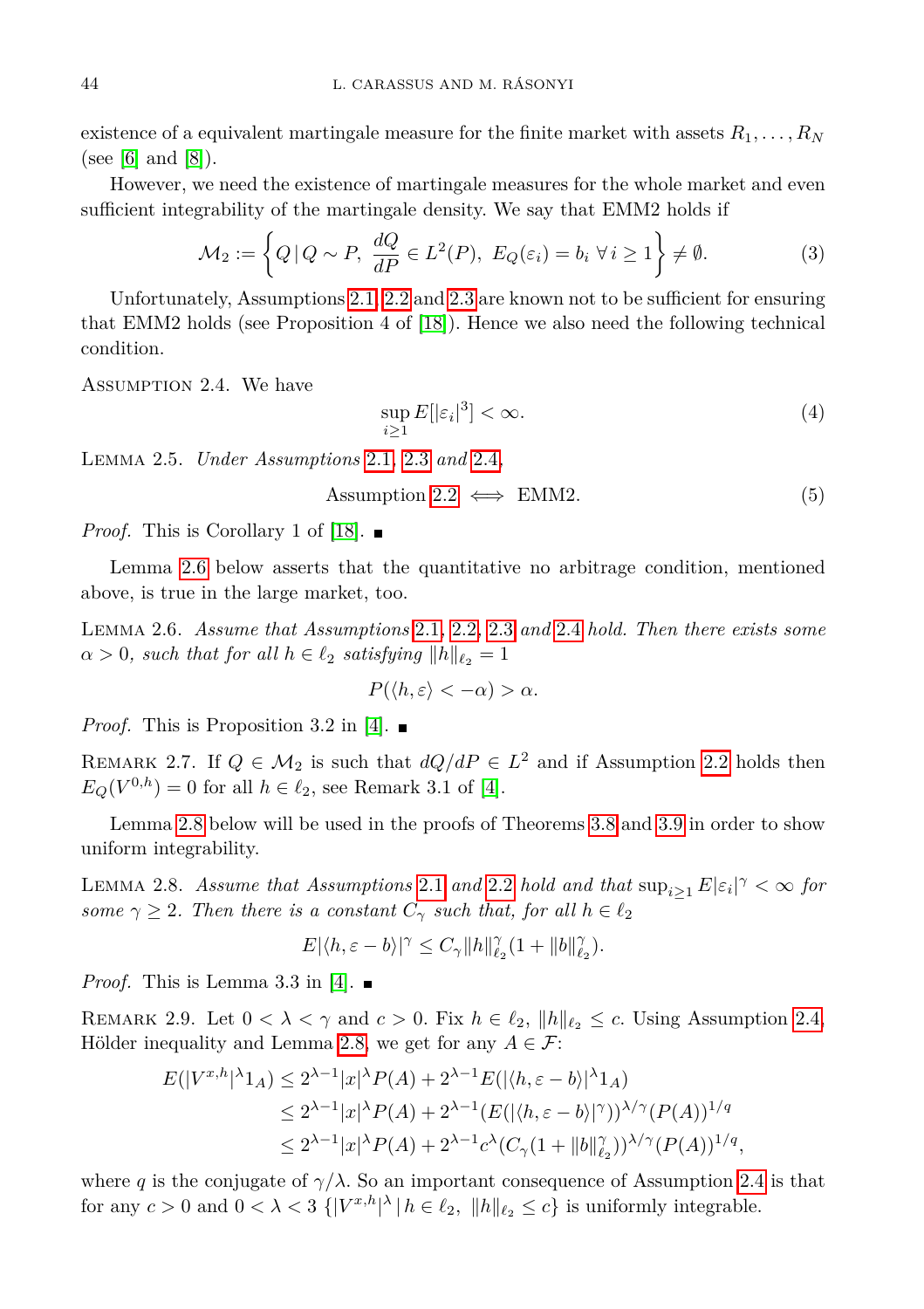We finally recall an important concept of functional analysis. A Banach space B has the *Banach–Saks property* if, for every norm-bounded sequence  $\xi_n \in \mathbb{B}$ ,  $n \in \mathbb{N}$ , there exists a subsequence  $n_k, k \in \mathbb{N}$ , such that the corresponding arithmetic means

<span id="page-4-5"></span>
$$
\frac{\xi_{n_0} + \ldots + \xi_{n_{k-1}}}{k}
$$

converge in the norm of  $\mathbb{B}$ . It was proved in [\[1\]](#page-10-12) that  $L_p$  spaces have this property. In the present paper we will apply this result in the Hilbert space  $\ell_2$ .

<span id="page-4-0"></span>**3. Utility maximisation.** It is standard (see [\[17\]](#page-11-7)) to model economic agents' preferences by concave increasing utility functions *U*. So suppose that  $U : \mathbb{R} \to \mathbb{R}$  is a concave strictly increasing differentiable function and that for some  $x_0 \in \mathbb{R}$ 

$$
U(x_0) = 0 \text{ and } U'(x_0) = 1. \tag{6}
$$

For a claim  $G \in L^0$  and  $x \in \mathbb{R}$ , we define

$$
\mathcal{A}(U, G, x) := \{ h \in \ell_2 \, | \, EU^-(V^{x,h} - G) < +\infty \}.
$$

Define the supremum of expected utility at the terminal date when delivering a contingent claim *G*, starting from initial wealth  $x \in \mathbb{R}$ , by

<span id="page-4-6"></span>
$$
u(G,x) := \sup_{h \in \mathcal{A}(U,G,x)} EU(V^{x,h} - G). \tag{7}
$$

The following assumptions will be needed in Theorems [3.8](#page-6-0) and [3.9.](#page-8-0)

<span id="page-4-2"></span>ASSUMPTION 3.1. There exist some constants  $C_1 \in (0, \infty)$ ,  $C_2 \in \mathbb{R}_+$  and  $\beta > 1$  such that for all  $x \leq x_0$ 

$$
|U(x)| \geq C_1 |x|^{\beta} - C_2.
$$

<span id="page-4-3"></span>ASSUMPTION 3.2. There exist some constants  $C_3 \in (0, \infty)$ ,  $C_4 \in \mathbb{R}_+$  and  $\gamma \ge \max(\beta, 2)$ such that for all  $x \in \mathbb{R}$  $U^{-}(x) \leq C_3 |x|^{\gamma} + C_4$ 

<span id="page-4-4"></span>and

$$
\sup_{i\geq 1} E\big[|\varepsilon_i|^\gamma\big] < \infty. \tag{8}
$$

<span id="page-4-1"></span>ASSUMPTION 3.3. We have  $G \geq 0$  a.s. and it satisfies  $|E(U(x-G))| < +\infty$ , for all  $x \in \mathbb{R}$ . Remark 3.4. Assumption [3.3](#page-4-1) is satisfied whenever *G* is nonnegative, measurable and bounded. Define

$$
U(x) := -\frac{1}{\delta} \left[ (x+1)^{-\delta} - 1 \right] 1_{\{x > 0\}} - \frac{1}{\beta} \left[ (1-x)^{\beta} - 1 \right] 1_{\{x \le 0\}}
$$

for some  $\beta \geq 2$  and  $\delta > 0$ . Then *U* is concave, strictly increasing, continuously differen-tiable and satisfies both Assumptions [3.1](#page-4-2) and [3.2](#page-4-3) whenever  $\sup_{i\geq 1} E[|\varepsilon_i|^{\beta}] < \infty$ . Note that Assumption [2.4](#page-3-0) implies [\(8\)](#page-4-4) when  $2 \le \beta \le 3$ .

REMARK 3.5. Let *U* be concave, strictly increasing and differentiable, satisfying Assumptions [3.1,](#page-4-2) [3.2](#page-4-3) and [3.3.](#page-4-1) Then [\(6\)](#page-4-5) actually imposes no restriction on *U*. Indeed, as *U* cannot be constant, there exists  $x_0 \in \mathbb{R}$  such that  $U'(x_0) > 0$ . Define

$$
V(x) := \frac{U(x)}{U'(x_0)} - \frac{U(x_0)}{U'(x_0)},
$$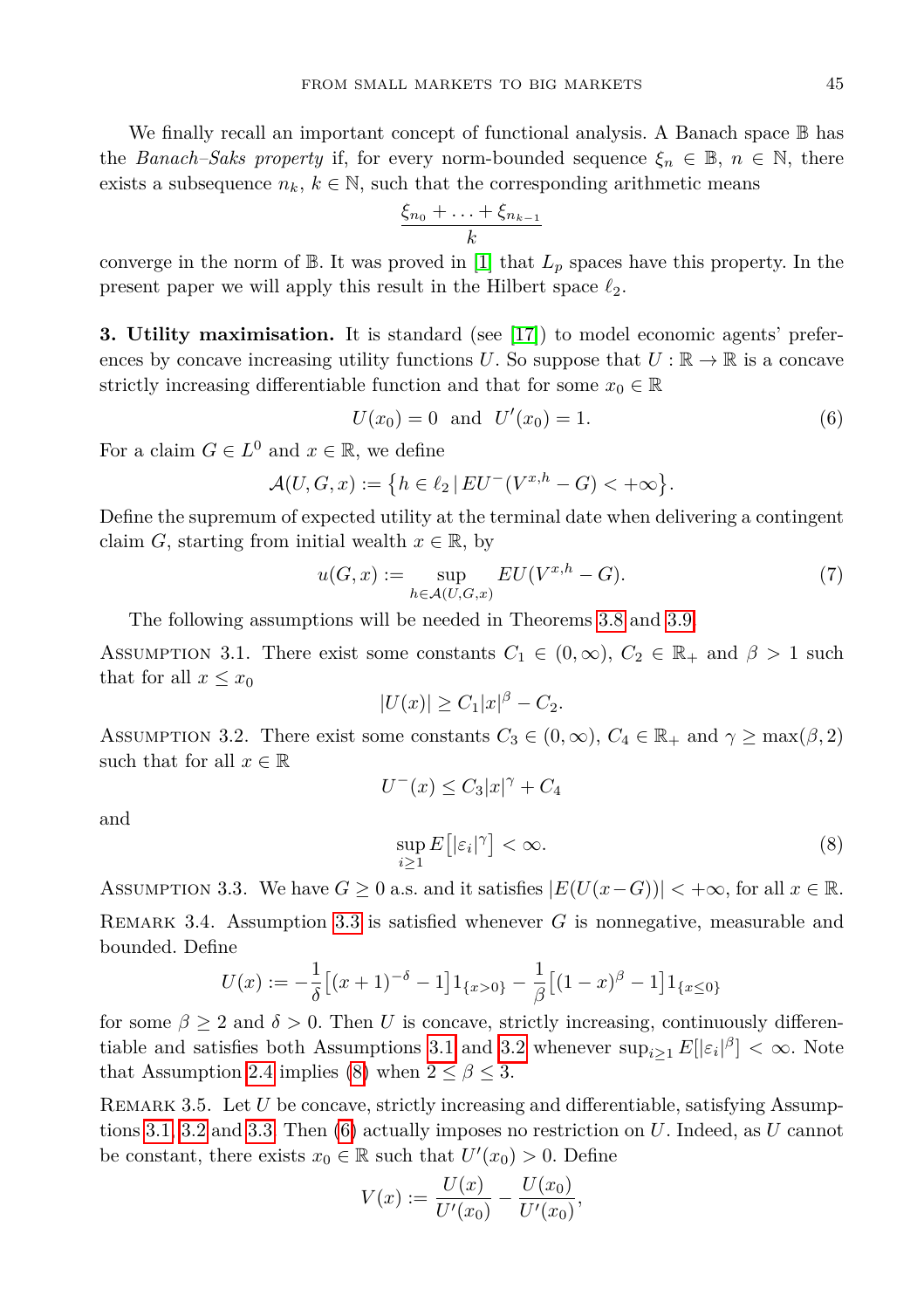which obviously satisfies [\(6\)](#page-4-5). Moreover,

*U*

$$
|V(x)| \geq \frac{C_1}{U'(x_0)}|x|^{\beta} - \frac{C_2}{U'(x_0)} - \frac{|U(x_0)|}{U'(x_0)}, \quad x \leq x_0,
$$
  

$$
V^-(x) \leq \frac{C_3}{U'(x_0)}|x|^{\gamma} + \frac{C_4}{U'(x_0)} + \frac{U^+(x_0)}{U'(x_0)}, \quad x \in \mathbb{R},
$$
  

$$
|E(V(x - G))| \leq \frac{|E(U(x - G))|}{U'(x_0)} + \frac{|U(x_0)|}{U'(x_0)} < \infty.
$$

So Assumptions [3.1,](#page-4-2) [3.2](#page-4-3) and [3.3](#page-4-1) hold for *V* . One may apply Theorems [3.8,](#page-6-0) [3.9](#page-8-0) and Corollary [3.11](#page-9-0) below to *V* and then the same results can be deduced for *U*.

The following lemmata will be used in the proofs of Theorems [3.8](#page-6-0) and [3.9.](#page-8-0)

<span id="page-5-2"></span><span id="page-5-1"></span>LEMMA 3.6. Let Assumption [2.2](#page-2-0) hold and assume  $G \geq 0$  a.s. Then for all  $y \in \mathbb{R}$  and  $h \in \ell_2$ 

$$
U^+(y+\langle h,\varepsilon-b\rangle-G)\leq |x_0|+|y+\langle h,\varepsilon-b\rangle|.\tag{9}
$$

*Proof.* As *U* is increasing, concave and differentiable, recalling [\(6\)](#page-4-5), we get for all  $y \in \mathbb{R}$ ,

$$
U(y) \le U(\max(x_0, y)) \le U(x_0) + \max(y - x_0, 0)U'(x_0)
$$
  
\n
$$
\le \max(y - x_0, 0) \le |y - x_0| \le |y| + |x_0|.
$$

If  $h \in \ell_2$ , then

$$
U^+(y+\langle h,\varepsilon-b\rangle-G)\leq U^+(y+\langle h,\varepsilon-b\rangle)
$$
  
\n
$$
\leq U^+(y+\langle h,\varepsilon-b\rangle)1_{y+\langle h,\varepsilon-b\rangle\geq x_0}+U^+(x_0)1_{y+\langle h,\varepsilon-b\rangle\leq x_0}
$$
  
\n
$$
=U(y+\langle h,\varepsilon-b\rangle)1_{y+\langle h,\varepsilon-b\rangle\geq x_0}\leq |x_0|+|y+\langle h,\varepsilon-b\rangle|.
$$

Lemma [3.7](#page-5-0) asserts that an optimal solution for [\(7\)](#page-4-6) must be bounded.

<span id="page-5-0"></span>Lemma 3.7. *Assume that Assumptions* [2.1](#page-2-1)*,* [2.2](#page-2-0)*,* [2.3](#page-2-2)*,* [2.4](#page-3-0)*,* [3.1](#page-4-2) *and* [3.3](#page-4-1) *hold. Let x* ∈ R*. There exists some constant*  $M_{x,G} > 0$  *such that if*  $h \in \ell_2$  *satisfies* 

$$
\|h\|_{\ell_2} > M_{x,G}
$$

*then the* 0 *strategy performs better than h, that is,*

$$
EU(x - G) > EU(x + \langle h, \varepsilon - b \rangle - G).
$$

*Proof.* Let  $x \in \mathbb{R}$  and  $h \in \ell_2$ . Recall  $\alpha > 0$  from Lemma [2.6.](#page-3-1) As  $b \in \ell_2$ , there exists some  $n_{\alpha} \ge 1$  such that  $\left(\sum_{i \ge n_{\alpha}+1} b_i^2\right)^{1/2} \le \alpha/2$ . Let

$$
\underline{h} := (h_1, \dots, h_{n_\alpha}, 0, \dots) \text{ and } \underline{b} =: (b_1, \dots, b_{n_\alpha}, 0, \dots)
$$
  

$$
\overline{h} := (0, \dots, 0, h_{n_\alpha+1}, \dots) \text{ and } \overline{b} =: (0, \dots, 0, b_{n_\alpha+1}, \dots).
$$

From the no-arbitrage condition in the market with  $n_{\alpha}$  assets (see [\(2\)](#page-2-3)) there exists  $\alpha_{n_{\alpha}}$  such that  $P(A) > \alpha_{n_{\alpha}}$ , where  $A := \left\{ \sum_{i=1}^{n_{\alpha}} h_i(\varepsilon_i - b_i) < -\alpha_{n_{\alpha}} ||\underline{h}||_{\ell_2} \right\}$ . Let  $B :=$  $\sum_{i\geq n_\alpha+1} h_i \varepsilon_i \leq -\alpha \|\overline{h}\|_{\ell_2}$  then  $P(B) > \alpha$  (recall Lemma [2.6\)](#page-3-1). As the  $(\varepsilon_i)_{i\geq 1}$  are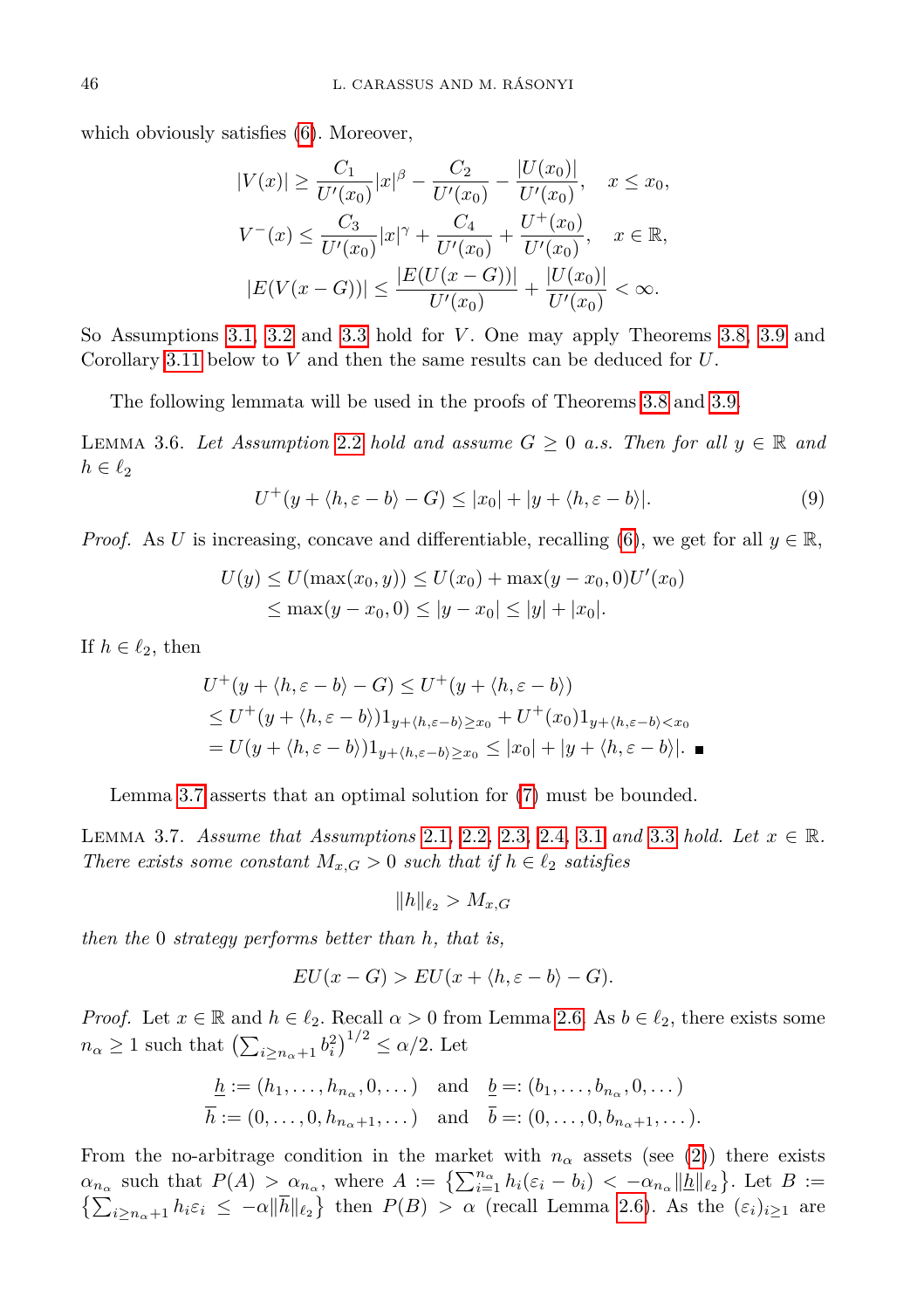independent, we see that  $P(A \cap B) = P(A)P(B) > \alpha_{n_{\alpha}} \alpha$ . On  $A \cap B$ ,

$$
\langle h, \varepsilon - b \rangle = \langle \underline{h}, \varepsilon - b \rangle + \langle \overline{h}, \varepsilon - b \rangle \le -\alpha_{n_{\alpha}} ||\underline{h}||_{\ell_2} - \alpha ||\overline{h}||_{\ell_2} - \langle \overline{h}, \overline{b} \rangle
$$
  
\n
$$
\le -\alpha_{n_{\alpha}} ||\underline{h}||_{\ell_2} - \alpha ||\overline{h}||_{\ell_2} + ||\overline{b}||_{\ell_2} ||\overline{h}||_{\ell_2}
$$
  
\n
$$
\le -\alpha_{n_{\alpha}} ||\underline{h}||_{\ell_2} - \alpha ||\overline{h}||_{\ell_2} + \alpha/2 ||\overline{h}||_{\ell_2} \le -\overline{\alpha} (||\underline{h}||_{\ell_2} + ||\overline{h}||_{\ell_2}),
$$

where  $\overline{\alpha} = \inf(\alpha_{n_{\alpha}}, \alpha/2)$ . Thus  $P(\langle h, \varepsilon - b \rangle < -\overline{\alpha}(\|\underline{h}\|_{\ell_2} + \|h\|_{\ell_2})) > \alpha_{n_{\alpha}}\alpha$ . Assume that  $\|\underline{h}\|_{\ell_2} + \|\overline{h}\|_{\ell_2} \ge \max\left(\frac{x-x_0}{\overline{\alpha}}, \frac{|x|}{\overline{\alpha}}\right)$  $\frac{x}{\overline{\alpha}}$ ). Then applying Lemma [3.6](#page-5-1) and Assumption [3.1,](#page-4-2) we get  $EU(V^{x,h}-G) \leq E(U(x+\langle h,\varepsilon-b \rangle)1_{\langle h,\varepsilon-b \rangle \langle -\overline{\alpha}(\| \underline{h} \|_{\ell_2} + \| \overline{h} \|_{\ell_2})})$  $+ E(U^+(x + \langle h, \varepsilon - b \rangle) 1_{\langle h, \varepsilon - b \rangle \ge -\overline{\alpha}(\Vert \underline{h} \Vert_{\ell_2} + \Vert \overline{h} \Vert_{\ell_2})})$  $\leq U(x - \overline{\alpha}(\Vert \underline{h} \Vert_{\ell_2} + \Vert \overline{h} \Vert_{\ell_2}))\alpha_{n_\alpha}\alpha + |x_0| + E|x + \langle \underline{h}, \varepsilon - b \rangle + \langle \overline{h}, \varepsilon - b \rangle|$  $\leq U(x-\overline{\alpha}(\|\underline{h}\|_{\ell_{2}}+\|\overline{h}\|_{\ell_{2}}))\alpha_{n_{\alpha}}\alpha+|x_{0}|+|x|+\|\underline{h}\|_{\ell_{2}}\sqrt{1+\|\underline{b}\|_{\ell_{2}}^{2}}+\|\overline{h}\|_{\ell_{2}}\sqrt{1+\|\overline{b}\|_{\ell_{2}}^{2}}$  $\leq (-C_1 |\overline{\alpha}(\|\underline{h}\|_{\ell_2} + \|\overline{h}\|_{\ell_2}) - x|$  $\int_{0}^{\beta}$  +  $C_{2}$ ) $\alpha_{n_{\alpha}}\alpha$  + | $x_{0}$ | + | $x$ | + (|<u>| $h$ ||</u> $\ell_{2}$  + || $\overline{h}$ || $\ell_{2}$ ) $\sqrt{1 + ||b||^{2}_{\ell_{2}}}$  $\leq \big( -C_1\overline{\alpha}^{\beta}(\|\underline{h}\|_{\ell_2}+\|\overline{h}\|_{\ell_2})^{\beta}+C_2\big)\alpha_{n_{\alpha}}\alpha+|x_0|+|x|+(\|\underline{h}\|_{\ell_2}+\|\overline{h}\|_{\ell_2})\sqrt{1+\|b\|_{\ell_2}^2},$ because  $U(x - \overline{\alpha}(\|\underline{h}\|_{\ell_2} + \|h\|_{\ell_2})) \le U(x_0) = 0$  and

$$
\left| \overline{\alpha}(\|\underline{h}\|_{\ell_2} + \|\overline{h}\|_{\ell_2}) - x \right|^{\beta} \geq \left| \overline{\alpha}(\|\underline{h}\|_{\ell_2} + \|\overline{h}\|_{\ell_2}) - |x| \right|^{\beta} = (\overline{\alpha}(\|\underline{h}\|_{\ell_2} + \|\overline{h}\|_{\ell_2}) - |x|)^{\beta} \geq \overline{\alpha}^{\beta}(\|\underline{h}\|_{\ell_2} + \|\overline{h}\|_{\ell_2})^{\beta}.
$$

Assume that

$$
(\|\underline{h}\|_{\ell_2} + \|\overline{h}\|_{\ell_2})\sqrt{1 + \|b\|_{\ell_2}^2} - \frac{C_1}{2} \alpha_{n_\alpha} \alpha \overline{\alpha}^\beta (\|\underline{h}\|_{\ell_2} + \|\overline{h}\|_{\ell_2})^\beta < 0
$$
  

$$
-\frac{C_1}{2} \overline{\alpha}^\beta \alpha_{n_\alpha} \alpha (\|\underline{h}\|_{\ell_2} + \|\overline{h}\|_{\ell_2})^\beta + |x_0| + |x| + C_2 \alpha_{n_\alpha} \alpha < -|EU(x - G)| \le EU(x - G),
$$
  
which is true if  $\|\underline{h}\|_{\ell_2} + \|\overline{h}\|_{\ell_2} > \overline{M}_{x, G}$ , where

$$
\overline{M}_{x,G} := \max \biggl( \biggl( 2\frac{|x_0| + |x| + C_2 \alpha_{n_\alpha} \alpha + |E(U(x - G))|}{C_1 \alpha_{n_\alpha} \alpha \overline{\alpha}^\beta} \biggr)^{1/\beta}, \biggl( 2\frac{\sqrt{1 + ||b||_{\ell_2}^2}}{C_1 \alpha_{n_\alpha} \alpha \overline{\alpha}^\beta} \biggr)^{1/(\beta - 1)} \biggr).
$$
  
Then, setting  $M_{x,G} := \max \biggl( \frac{x - x_0}{\overline{\alpha}}, \frac{|x|}{\overline{\alpha}}, \overline{M}_{x,G} \biggr)$ , if  $||\underline{h}||_{\ell_2} + ||\overline{h}||_{\ell_2} > M_{x,G}$ ,

<span id="page-6-1"></span>
$$
EU(V^{x,h} - G) < EU(x - G) \tag{10}
$$

so the strategy 0 performs better than *h*. It follows that  $||h||_{\ell_2} > M_{x,G}$  implies [\(10\)](#page-6-1) since

$$
||h||_{\ell_2} = \left(||\underline{h}||_{\ell_2}^2 + ||\overline{h}||_{\ell_2}^2\right)^{1/2} \le ||\underline{h}||_{\ell_2} + ||\overline{h}||_{\ell_2}. \blacksquare
$$

<span id="page-6-0"></span>Now we present our first main result. We establish the existence of an optimizer for the utility maximization problem. In [\[19\]](#page-11-5) this was shown assuming uniformly bounded exponential moments for the  $\varepsilon_i$ . In [\[20\]](#page-11-4) the moment condition was weak but it was assumed that all the  $\varepsilon_i$  take arbitrarily large negative and positive values. Here we do not need the latter assumption and merely assume [\(4\)](#page-3-3) and [\(8\)](#page-4-4).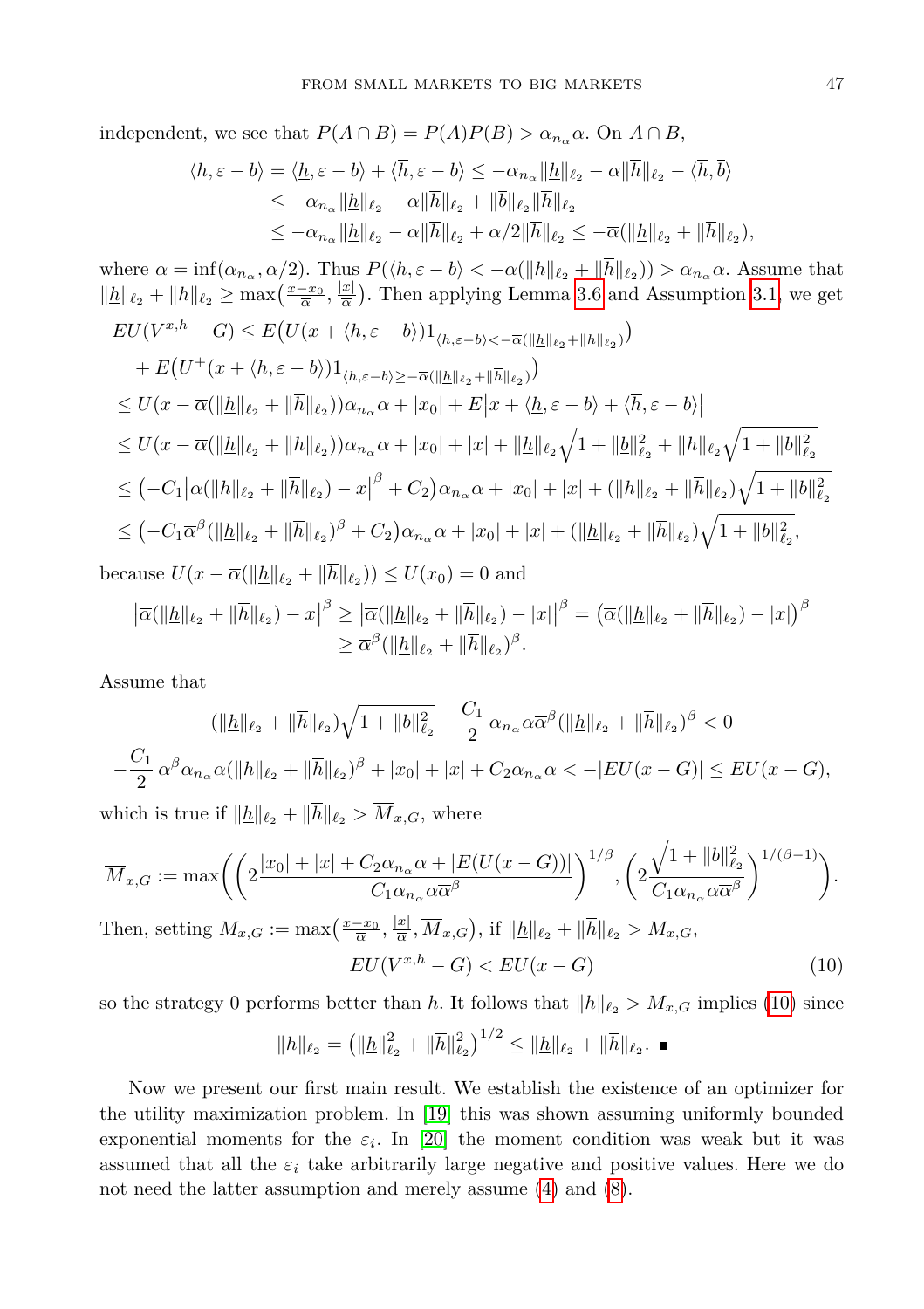Theorem 3.8. *Assume that Assumptions* [2.1](#page-2-1)*,* [2.2](#page-2-0)*,* [2.3](#page-2-2)*,* [2.4](#page-3-0)*,* [3.1](#page-4-2)*,* [3.2](#page-4-3) *and* [3.3](#page-4-1) *hold. Let*  $x \in \mathbb{R}$ *. There exists*  $h^* \in \mathcal{A}(U, G, x)$  *such that* 

$$
u(G, x) = EU(V^{x, h^*} - G).
$$

*Proof.* Let  $x \in \mathbb{R}$  and let  $h_n \in \mathcal{A}(U, G, x)$  be a sequence such that

$$
EU(V^{x,h_n}-G) \uparrow u(G,x), \quad n \to \infty.
$$

If  $\|h_n\|_{\ell_2} > M_{x,G}$ , then using Lemma [3.7,](#page-5-0) we can replace  $h_n$  by 0 and still have a maximising sequence. So one can assume that  $\sup_{n\in\mathbb{N}} ||h_n||_{\ell_2} \leq M_{x,G} < \infty$ . Hence as  $\ell_2$  has the Banach–Saks Property, there exists a subsequence  $(n_k)_{k≥0}$  and some  $h^* ∈ \ell_2$ such that for  $\widetilde{h}_n := \frac{1}{n} \sum_{k=0}^{n-1} h_{n_k}$ 

$$
\|\tilde{h}_n - h^*\|_{\ell_2} \to 0, \quad n \to \infty.
$$

Using [\(1\)](#page-2-4), we get

$$
E\langle \widetilde{h}_n - h^*, \varepsilon - b \rangle^2 \le ||\widetilde{h}_n - h^*||_{\ell_2}^2 (1 + ||b||_{\ell_2}^2) \to 0,
$$

when  $n \to \infty$ . In particular,  $\langle \tilde{h}_n - h^*, \varepsilon - b \rangle \to 0$ ,  $n \to \infty$  in probability. Hence also  $U(V^{x,h_n}-G) \to U(V^{x,h^*}-G)$  in probability by continuity of *U*. We claim that the family  $U^+(V^{x,h_n}-G)$ ,  $n \in \mathbb{N}$ , is uniformly integrable. Indeed, from [\(9\)](#page-5-2)

$$
U^+(V^{x,h_n}-G) \le |x_0| + |V^{x,h_n}|.
$$

We know that  $\sup_{n\in\mathbb{N}}\|\tilde{h}_n\|_{\ell_2} \leq M_{x,G} < \infty$ . Hence from Assumption [2.4](#page-3-0) (see Lemma [2.8](#page-3-2)) and Remark [2.9\)](#page-3-4), we infer that  $\{U^+(V^{x,h_n}-G), h_n \in \ell_2, \|\tilde{h}_n\|_{\ell_2} \leq M_{x,G}\}$  is uniformly integrable. Fatou's lemma used for  $-U^-$  implies that

$$
E(-U^-(V^{x,h^*}-G)) \ge \limsup_{n \to \infty} E(-U^-(V^{x,h_n}-G)),
$$

and uniform integrability guarantees that

$$
\lim_{n \to \infty} E(U^+(V^{x,\widetilde{h}_n} - G)) = E(U^+(V^{x,h^*} - G)).
$$

Thus, by concavity of *U*

$$
EU(V^{x,h^*}-G) \geq \limsup_{n \to \infty} EU(V^{x,h_n}-G) \geq \lim_{n \to \infty} EU(V^{x,h_n}-G) = u(G,x),
$$

and the proof will be finished as soon as we show  $h^* \in \mathcal{A}(U, G, x)$ . From Assumption [3.2](#page-4-3) and Lemma [2.8,](#page-3-2)

<span id="page-7-0"></span>
$$
EU^{-}(V^{x,\widetilde{h}_{n}}-G) \leq C_{3}E|V^{x,\widetilde{h}_{n}}-G|^{\gamma}+C_{4}
$$
  
\n
$$
\leq C_{3}(2^{\gamma-1}(|x|^{\gamma}+E|<\widetilde{h}_{n}, \varepsilon-b>|\gamma))+C_{4}
$$
  
\n
$$
\leq C_{3}(2^{\gamma-1}(|x|^{\gamma}+C_{\gamma}M_{x,G}^{\gamma}(1+||b||_{\ell_{2}}^{\gamma}))) + C_{4}=:K.
$$
\n(11)

Fatou's lemma used for  $U^-$  implies that

$$
E(U^-(V^{x,h^*}-G)) \le \liminf_{n \to \infty} E(U^-(V^{x,h_n}-G)) \le K. \blacksquare
$$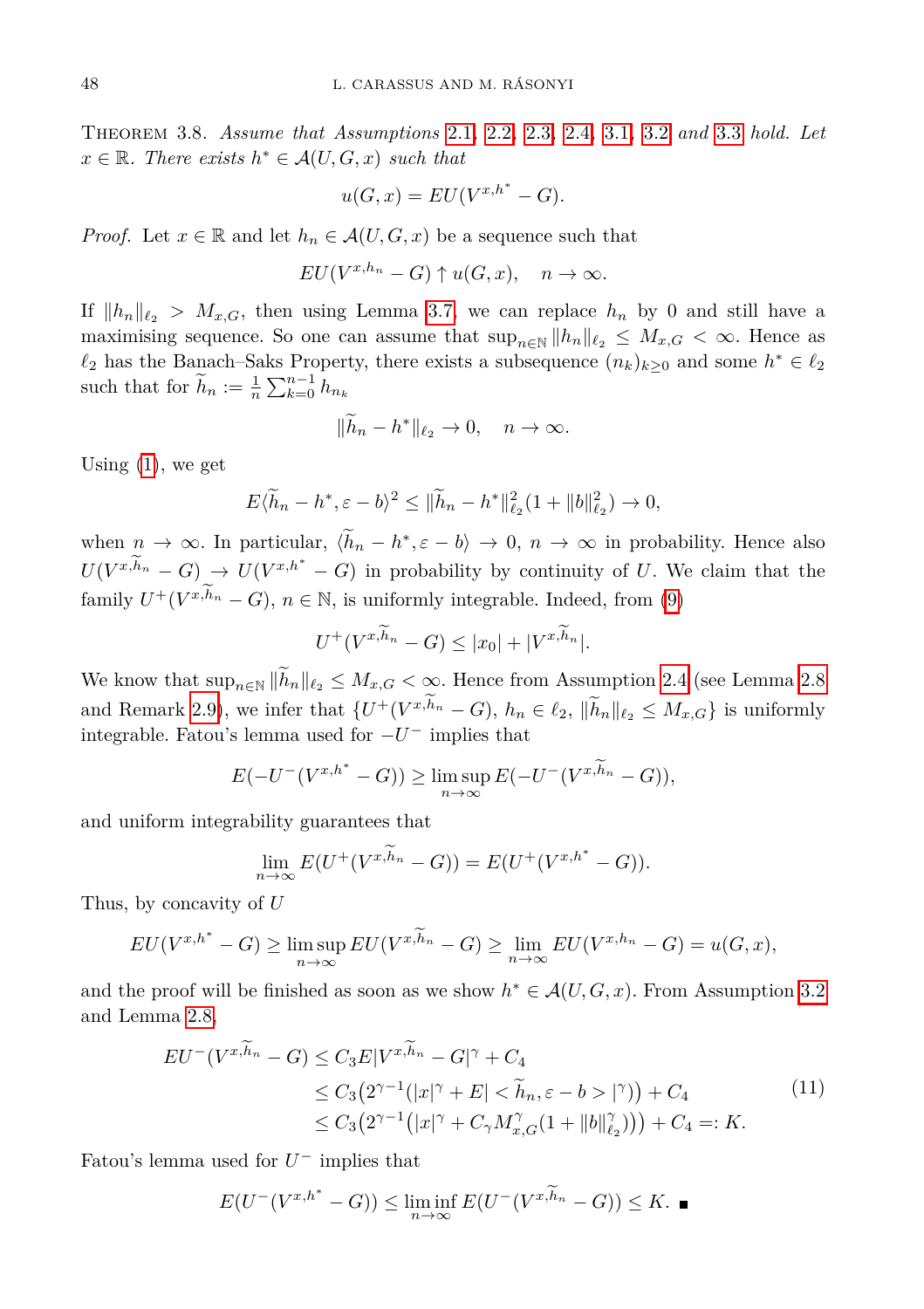We consider now the problem of optimization in the small market *n* with only the random sources  $(\varepsilon_i)_{1 \leq i \leq n}$ . Let

$$
\mathcal{A}_n(U, G, x) := \{ h \in \ell_2 \mid h_i = 0 \,\,\forall \, i \ge n+1, \,\, EU^-(V^{x,h} - G) < +\infty \}.
$$
\nNote that  $\mathcal{A}_n(U, G, x) \subset \mathcal{A}_{n+1}(U, G, x) \subset \ldots \subset \mathcal{A}(U, G, x)$ . We set for  $n \in \mathbb{N}$ .

<span id="page-8-1"></span>
$$
u_n(G, x) := \sup_{h \in \mathcal{A}_n(U, G, x)} EU(V^{x, h} - G).
$$
 (12)

Now we arrive at the principal message of our paper: optimization problems in the small markets behave consistently with those on the big market, in a natural way.

<span id="page-8-0"></span>Theorem 3.9. *Assume that Assumptions* [2.1](#page-2-1)*,* [2.2](#page-2-0)*,* [2.3](#page-2-2)*,* [2.4](#page-3-0)*,* [3.1](#page-4-2)*,* [3.2](#page-4-3) *and* [3.3](#page-4-1) *hold. Then for each*  $x \in \mathbb{R}$ *, we have*  $u_n(G, x) \uparrow u(G, x)$ *,*  $n \to \infty$ *.* 

*Let*  $h_n^*$  be an optimal solution for  $(12)^{1}$  $(12)^{1}$  $(12)^{1}$  $(12)^{1}$ . Then there exists a subsequence  $(n_k)_{k\geq 0}$  and *some*  $\hat{h} \in \ell_2$ *, optimal solution of* [\(7\)](#page-4-6)*, such that for*  $\hat{h}_n := \frac{1}{n} \sum_{k=0}^{n-1} h_{n_k}^*$ ,

$$
\|\widehat{h}_n - \widehat{h}\|_{\ell_2} \to 0, n \to \infty.
$$

*Proof.* The sequence  $u_n(G, x)$ ,  $n \in \mathbb{N}$  is clearly non-decreasing and it is bounded from above by  $u(G, x)$ . Let  $\bar{h}_n := (\tilde{h}_0, \ldots, \tilde{h}_n, 0, \ldots), n \in \mathbb{N}$  where  $\tilde{h}$  is the optimizer con-structed in Theorem [3.8.](#page-6-0) Using [\(1\)](#page-2-4) and  $h \in \ell_2$ , we have

$$
E\langle \bar{h}_n - \tilde{h}, \varepsilon - b \rangle^2 \to 0, \quad n \to \infty
$$

hence also  $\langle \bar{h}_n, \varepsilon - b \rangle \to \langle \tilde{h}, \varepsilon - b \rangle$ ,  $n \to \infty$  in probability. The Fatou lemma for  $U^+$  shows that

$$
EU^+(V^{x,\widetilde{h}}-G) \le \liminf_{n \to \infty} EU^+(V^{x,\widetilde{h}_n}-G).
$$

Now we show that the family  $U^-(V^{x,\bar{h}_n}-G)$ ,  $n \in \mathbb{N}$  is uniformly integrable. Assumption [3.2](#page-4-3) implies that

$$
U^-(V^{x,\bar{h}_n}-G) \leq C_3|V^{x,\bar{h}_n}-G|^{\gamma}+C_4
$$
  
\n
$$
\leq C_3(2^{\gamma-1}(|x|^{\gamma}+|\langle\bar{h}_n,\varepsilon-b\rangle|^{\gamma}))+C_4.
$$

As  $\widetilde{h}$  is optimal,  $\|\bar{h}_n\|_{\ell_2} \leq \|\widetilde{h}\|_{\ell_2} \leq M_{x,G}$  (see Lemma [3.7\)](#page-5-0) and as in Remark [2.9,](#page-3-4)  $U^{-}(V^{x,\bar{h}_{n}} - G), n \in \mathbb{N}$  is uniformly integrable. We also get as in [\(11\)](#page-7-0) that

$$
EU^-(V^{x,\bar{h}_n} - G) \leq K
$$

and  $\bar{h}_n \in A_n(G, U, x)$  follows. Uniform integrability implies that

$$
EU^-(V^{x,\tilde{h}}-G) = \lim_{n \to \infty} EU^-(V^{x,\tilde{h}_n} - G).
$$

It follows that

$$
u(G, x) = EU(V^{x, \widetilde{h}} - G) \le \liminf_{n \to \infty} EU(V^{x, \overline{h}_n} - G) \le \lim_{n \to \infty} u_n(G, x) \le u(G, x).
$$

Let  $h_n^* \in \mathcal{A}_n(U, G, x)$  be an optimal solution for [\(12\)](#page-8-1). By Lemma [3.7,](#page-5-0)  $||h_n^*||_{\ell_2} \leq M_{x,G}$ . We proceed as in the proof of Theorem [3.8.](#page-6-0) By the Banach–Saks Property, there exists a subsequence  $(n_k)_{k \geq 0}$  such that for  $\widehat{h}_n := \frac{1}{n} \sum_{k=0}^{n-1} h_{n_k}^*$ ,

$$
\|\widehat{h}_n - \widehat{h}\|_{\ell_2} \to 0, \quad n \to \infty,
$$

<span id="page-8-2"></span><sup>&</sup>lt;sup>1</sup>which exists by the argument of Theorem [3.8.](#page-6-0)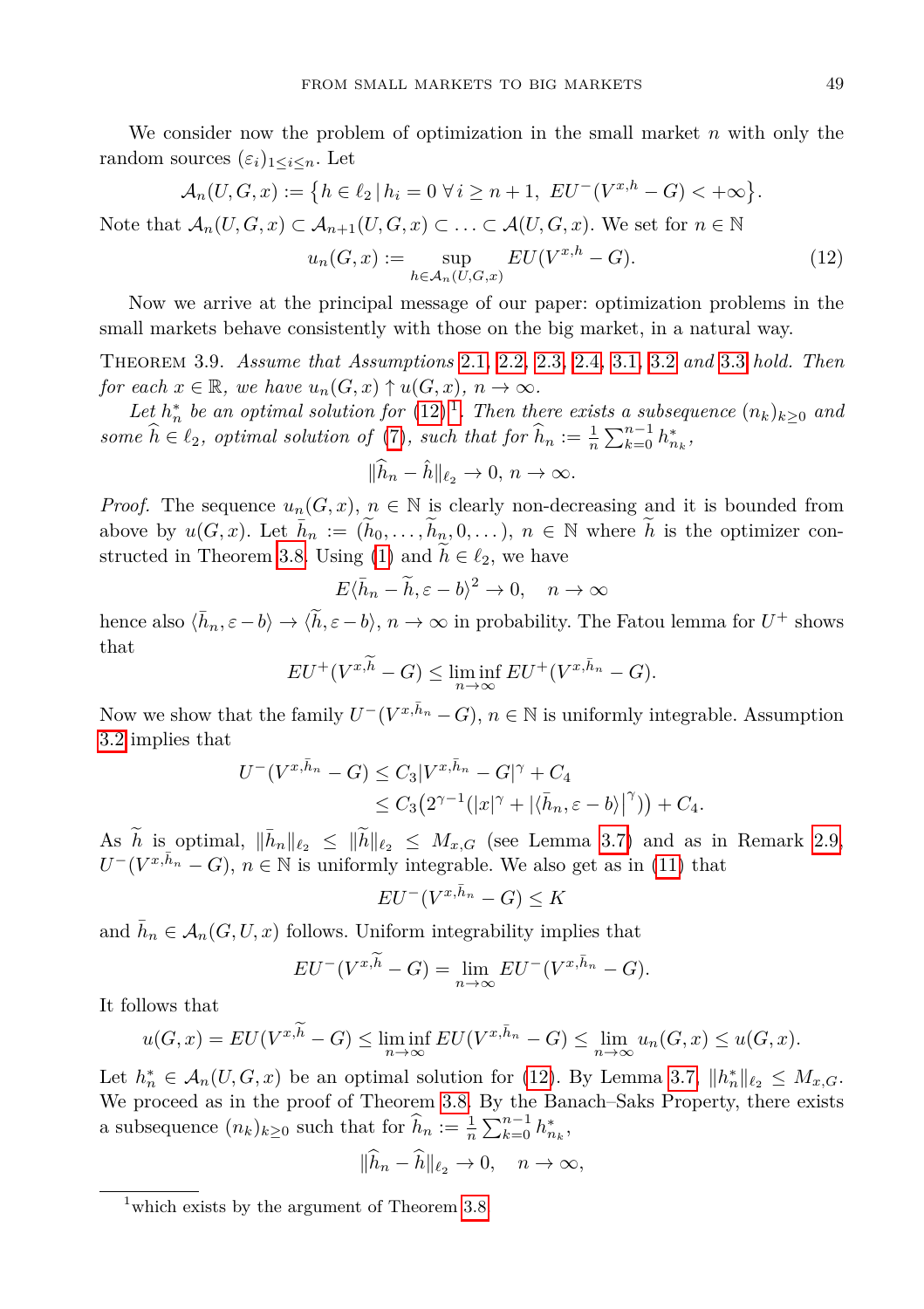for some  $\hat{h} \in \ell_2$ . The arguments of the proof of Theorem [3.8](#page-6-0) apply verbatim and show that  $\hat{h}$  is an optimizer for the utility maximization problem [\(7\)](#page-4-6) in the large market.

REMARK 3.10. When *U* is strictly concave then the optimizer is unique and hence  $h^*$  of Theorem [3.8](#page-6-0) equals <sup>b</sup>*<sup>h</sup>* of Theorem [3.9.](#page-8-0)

The corollary below addresses the problem of convergence of the reservation prices *pn*, *p*. These latter were introduced in [\[9\]](#page-10-13).

<span id="page-9-0"></span>Corollary 3.11. *Assume that Assumptions* [2.1](#page-2-1)*,* [2.2](#page-2-0)*,* [2.3](#page-2-2)*,* [2.4](#page-3-0)*,* [3.1](#page-4-2)*,* [3.2](#page-4-3) *and* [3.3](#page-4-1) *hold. The reservation price*  $p_n$  (*resp. p*) *of G in the market with the random sources*  $(\varepsilon_i)_{1 \leq i \leq n}$  (*resp. with*  $(\varepsilon_i)_{i\geq 1}$  *is defined as a solution of* 

$$
u_n(G, x + p_n) = u_n(0, x)
$$
 and  $u(G, x + p) = u(0, x)$ .

*These quantities are well-defined and we have*  $p_n \to p$ ,  $n \to \infty$ *.* 

*Proof.* We justify the definition of  $p$ , the case of  $p_n$  being completely analogous. We show that the set  $\{u(G, x) | x \in \mathbb{R}\}\$ is the same as  $\{u(0, x) | x \in \mathbb{R}\}.$ 

We claim that  $u(G, x)$ ,  $u(0, x)$  are finite for all x. Indeed, Assumption [3.3,](#page-4-1) Lemmata [3.6](#page-5-1) and [3.7](#page-5-0) imply that  $-\infty < u(G, x) \le u(0, x) < \infty$ . As *u* is monotone, furthermore it is concave and thus continuous on its effective domain, it suffices to show that

$$
u(G, -\infty) = u(0, -\infty) = -\infty, \quad u(G, \infty) = u(0, \infty) = U(\infty)
$$
 (13)

and that  $u(G, x), u(0, x) < U(\infty)$  for all *x* because in this case  $\{u(G, x) | x \in \mathbb{R}\}\neq$  ${u(0, x) | x \in \mathbb{R} } = (-\infty, U(\infty)).$ 

We first concentrate on the latter claim. If  $U(\infty) = \infty$  then this is obvious. Otherwise denote by  $h'$ ,  $h''$  the strategies attaining  $u(0, x)$ ,  $u(G, x)$ , respectively. Then, by the strictly increasing property of *U*, we have

<span id="page-9-3"></span><span id="page-9-1"></span>
$$
u(0,x) = EU(x + \langle h', \varepsilon - b \rangle) < EU(\infty) = U(\infty) \tag{14}
$$

and

$$
u(G, x) = EU(x + \langle h'', \varepsilon - b \rangle - G) < EU(\infty) = U(\infty).
$$

Now we turn to showing [\(13\)](#page-9-1). It is clear that  $u(G,\infty), u(0,\infty) \leq U(\infty)$  and

<span id="page-9-2"></span>
$$
u(0,\infty) = \lim_{x \to \infty} u(0,x) \ge \lim_{x \to \infty} U(x) = U(\infty).
$$
 (15)

Assumption [3.3](#page-4-1) and Fatou's lemma also imply that

$$
u(G, \infty) \ge \liminf_{x \to \infty} u(G, x) \ge \liminf_{x \to \infty} EU(x - G) \ge U(\infty).
$$

Since  $u(G, x) \leq u(0, x)$ , it is enough to establish  $\lim_{x \to -\infty} u(0, x) = -\infty$ . By concavity, this is clearly the case if  $u(0, \cdot)$  is not the constant function. But if  $u(0, \cdot) = c$  then we would necessarily have  $c \ge U(\infty)$  by [\(15\)](#page-9-2) which contradicts [\(14\)](#page-9-3).

We now turn to proving convergence. Arguing by contradiction let us assume that, along a subsequence (which we continue to denote by *n*), one has  $p_n \to p$  for some  $p < p$ (the case of a limit  $\bar{p} > p$  is analogous). It follows that there is *N* such that, for  $n \geq N$ , *p*<sup>*n*</sup>  $\leq$   $(p+p)/2 < p$ . Using Theorem [3.8,](#page-6-0) let *h*<sup>†</sup> ∈  $\mathcal{A}(G, U, x+(p+p)/2) \subset \mathcal{A}(G, U, x+p)$ satisfy

$$
u(G, x + (p + \underline{p})/2) = EU(x + (p + \underline{p})/2 + \langle h^{\dagger}, \varepsilon - b \rangle - G).
$$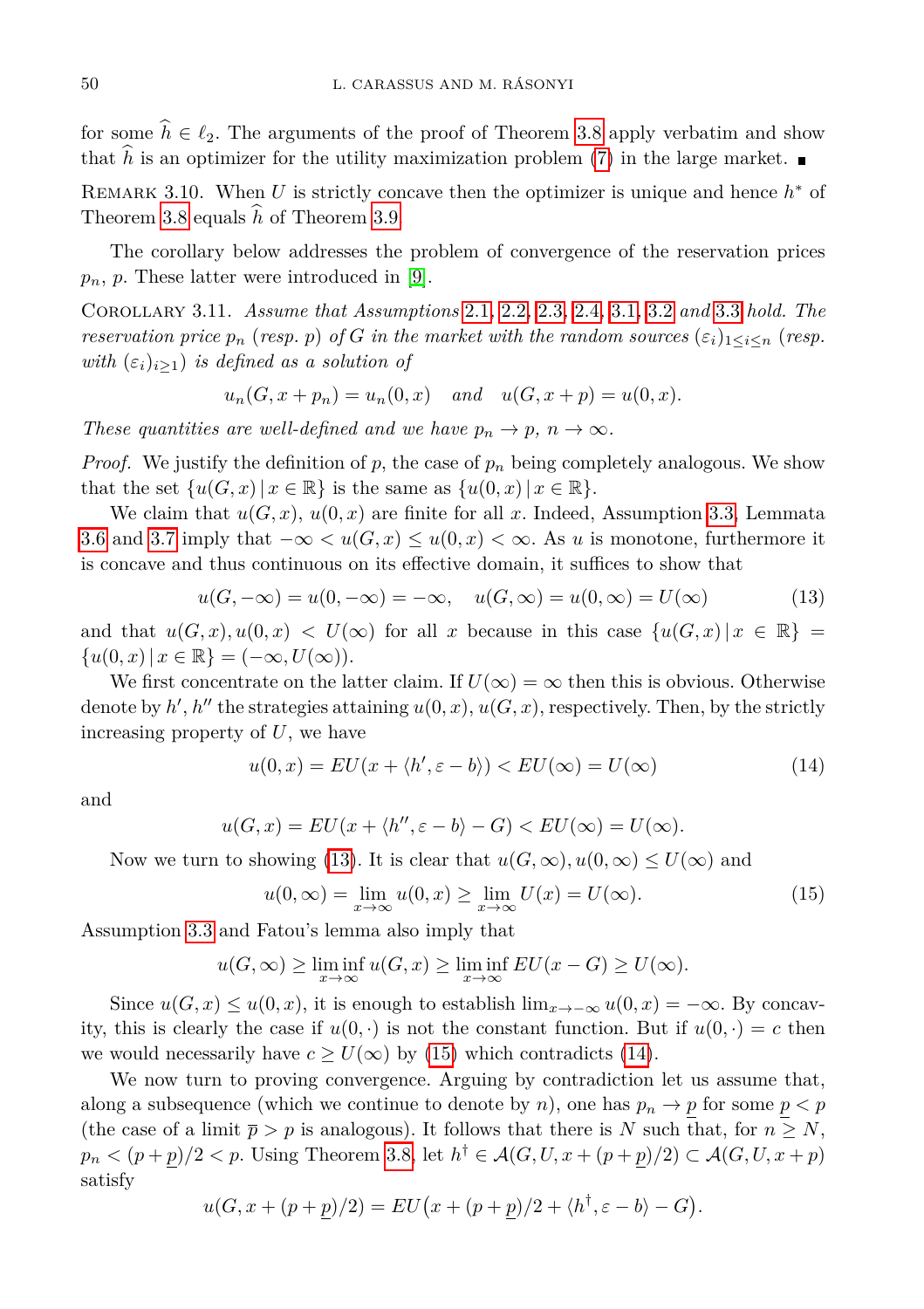Then, the definition of the reservation prices and Theorem [3.9](#page-8-0) imply that

$$
\limsup_{n \to \infty} u_n(G, x + p_n) \le \limsup_{n \to \infty} u_n(G, x + (p + \underline{p})/2)
$$
  
=  $u(G, x + (p + \underline{p})/2) = EU(x + (p + \underline{p})/2 + \langle h^{\dagger}, \varepsilon - b \rangle - G)$   
<  $EU(x + p + \langle h^{\dagger}, \varepsilon - b \rangle - G) \le u(G, x + p)$   
=  $u(0, x) = \lim_{n \to \infty} u_n(0, x) = \lim_{n \to \infty} u_n(G, x + p_n),$ 

a gross contradiction.

**Acknowledgments.** M.R. was supported by the National Research, Development and Innovation Office, Hungary [Grant KH 126505] and by the "Lendület" programme of the Hungarian Academy of Sciences [Grant LP 2015-6].

## **References**

- <span id="page-10-12"></span>[\[1\]](http://dx.doi.org/10.4064/sm-2-1-51-57) S. Banach, S. Saks, *Sur la convergence forte dans les champs L p* , Studia Math. 2 (1930), 51–57.
- <span id="page-10-8"></span>[\[2\]](http://dx.doi.org/10.1007/s00186-006-0144-7) M. Baran, *Asymptotic pricing in large financial markets*, Math. Methods Oper. Res. 66 (2007), 1–20.
- <span id="page-10-9"></span>[\[3\]](http://dx.doi.org/10.1080/07362990903259223) L. Campi, *Mean-variance hedging in large financial markets*, Stoch. Anal. Appl. 27 (2009), 1129–1147.
- <span id="page-10-7"></span>[\[4\]](http://dx.doi.org/10.1007/s10957-020-01699-6) L. Carassus, M. Rásonyi, *Risk-neutral pricing for arbitrage pricing theory*, J. Optim. Theory Appl. 186 (2020), 248–263.
- <span id="page-10-5"></span>[\[5\]](http://dx.doi.org/10.1137/S0040585X97T987879) C. Cuchiero, I. Klein, J. Teichmann, *A new perspective on the fundamental theorem of asset pricing for large financial markets*, Theory Probab. Appl. 60 (2016), 561–579.
- <span id="page-10-10"></span>[\[6\]](http://dx.doi.org/10.1080/17442509008833613) R. C. Dalang, A. Morton, W. Willinger, *Equivalent martingale measures and no-arbitrage in stochastic securities market models*, Stochastics Stochastics Rep. 29 (1990), 185–201.
- <span id="page-10-6"></span>[\[7\]](http://dx.doi.org/10.1016/j.spa.2005.06.010) M. De Donno, P. Guasoni, M. Pratelli, *Superreplication and utility maximization in large financial markets*, Stochastic Process. Appl. 115 (2005), 2006–2022.
- <span id="page-10-11"></span>[\[8\]](http://dx.doi.org/10.1515/9783110463453) H. Föllmer, A. Schied, *Stochastic Finance: an Introduction in Discrete Time*, Walter de Gruyter, Berlin, 2002.
- <span id="page-10-13"></span>[9] R. Hodges, K. Neuberger, *Optimal replication of contingent claims under transaction costs*, Rev. Futures Mkts. 8 (1989), 222–239.
- <span id="page-10-0"></span>[\[10\]](http://dx.doi.org/10.1137/1139009) Yu. M. Kabanov, D. O. Kramkov, *Large financial markets: asymptotic arbitrage and contiguity*, Teor. Veroyatnost. i Primenen. 39 (1994), 222–229; English transl.: Theory Probab. Appl. 39 (1994), 182–187.
- <span id="page-10-1"></span>[\[11\]](http://dx.doi.org/10.1007/s007800050036) Yu. M. Kabanov, D. O. Kramkov, *Asymptotic arbitrage in large financial markets*, Finance Stoch. 2 (1998), 143–172.
- <span id="page-10-4"></span>[\[12\]](http://dx.doi.org/10.1111/1467-9965.00103) I. Klein, *A fundamental theorem of asset pricing for large financial markets*, Math. Finance 10 (2000), 443–458.
- <span id="page-10-2"></span>[\[13\]](http://dx.doi.org/10.4213/tvp3284) I. Klein, W. Schachermayer, *Asymptotic arbitrage in non-complete large financial markets*, Teor. Veroyatnost. i Primenen. 41 (1996), 927–934; reprinted in: Theory Probab. Appl. 41 (1996), 780–788.
- <span id="page-10-3"></span>[\[14\]](http://dx.doi.org/10.1214/aop/1039639366) I. Klein, W. Schachermayer, *A quantitative and a dual version of the Halmos–Savage theorem with applications to mathematical finance*, Ann. Probab. 24 (1996), 867–881.